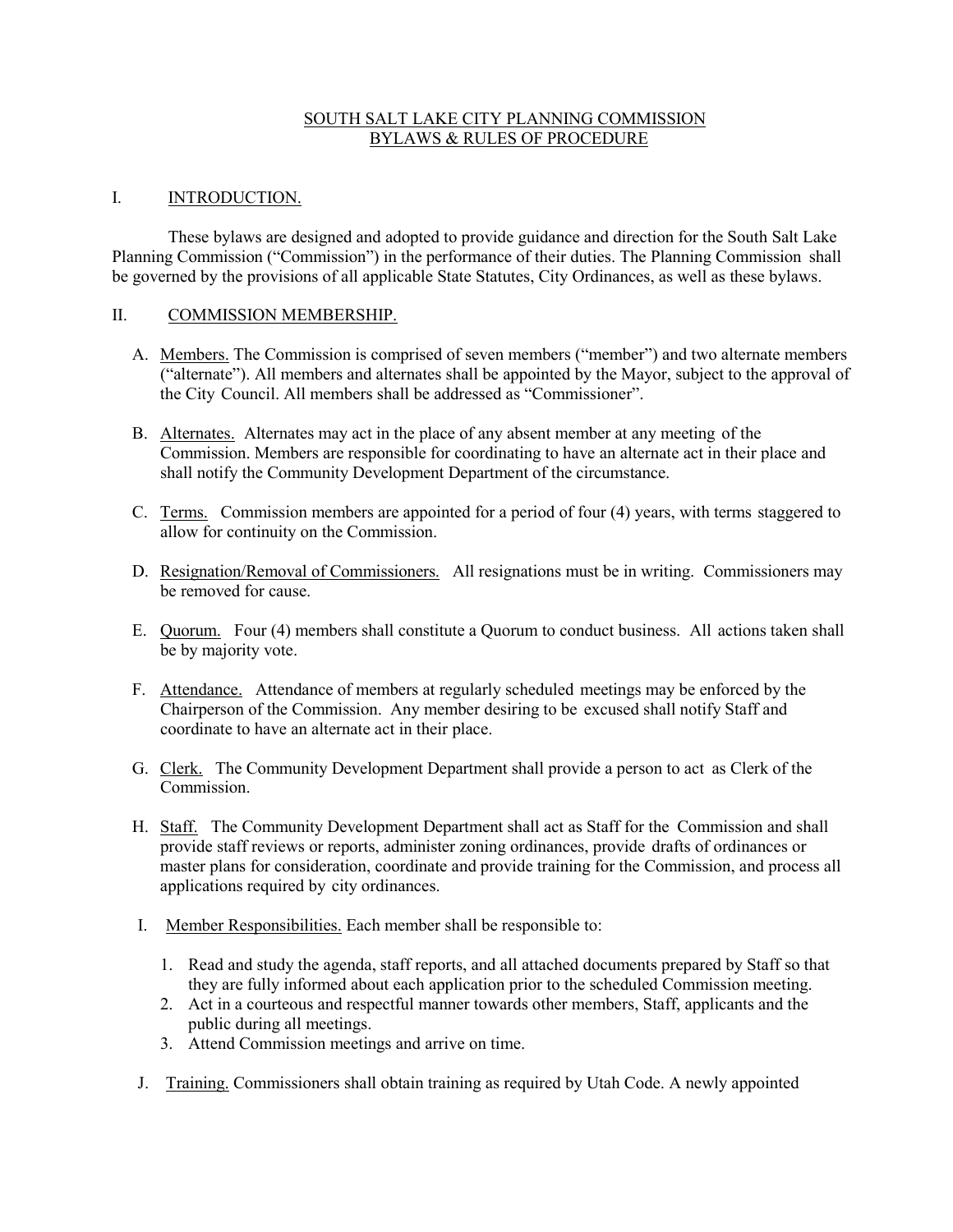member may not participate in a public meeting as an appointed member until the member completes the training as required by Utah Code. Failure to comply with the training requirements may result in removal from the Commission.

K. Compensation. Members shall serve without pay, except for reasonable and legitimate expenses as approved by the City Council.

# III. POWERS AND DUTIES OF COMMISSION.

- A. Commission Member's Duties. The Planning Commission shall:
	- 1. Prepare and recommend a general plan and amendments to the general plan to the legislative body.
	- 2. Recommend zoning ordinances and maps, and amendments to zoning ordinances and maps, to the legislative body.
	- 3. Administer provisions of the zoning and development ordinances, where specifically provided for in those ordinances.
	- 4. Recommend subdivision and/or development regulations and amendments to those regulations to the legislative body.
	- 5. Recommend action or take action on development applications.
	- 6. Advise the legislative body on matters as the legislative body directs.
	- 7. Hear or decide any matters that the legislative body designates, including the approval or denial of, conditional use permits.
	- 8. Exercise any other powers that are necessary to enable it to perform its function, or are delegated to it by the legislative body.
- B. Chairperson. The members shall elect a Chairperson from its members at the first regularly scheduled meeting of the Commission each year. The Chairperson shall preside at all meetings of the Commission. The Chairperson shall vote but shall not make or second motions. The Chairperson shall maintain order at all meetings.
- D. Vice-Chairperson. The members shall elect a Vice-Chairperson from its members at the first regularly scheduled meeting of the Commission each year. In the temporary absence or disability of the Chairperson, the Vice-Chairperson shall preside at the meetings in the Chair's absence and perform the role and responsibilities of the Chair. In the event of the resignation or removal of the Chairperson, the Vice-Chairperson shall serve the remainder of the term as Chairperson and the Commission shall elect a new Vice-Chairperson to serve the remainder of the term.
- E. Election of Chairperson and Vice-Chairperson. At the first regularly scheduled meeting of the year or in the event of the resignation or removal of the Chairperson or Vice-Chairperson the next practicable meeting thereafter, a new Chairperson and Vice-Person shall be elected by receiving a nomination from a Commission member and by receiving the majority of the roll call vote of the Commission members.
- C. Chairperson and Vice-Person's Absence. During the temporary absence or disability of the Chairperson and Vice-Chairperson, the Commission member with the most seniority shall perform the role and responsibilities of the Chair.
- D. Conflict of Interest. Members of the Commission who feel they or any other member of the Commission have an actual, apparent, or reasonably foreseeable conflict of interest on any matter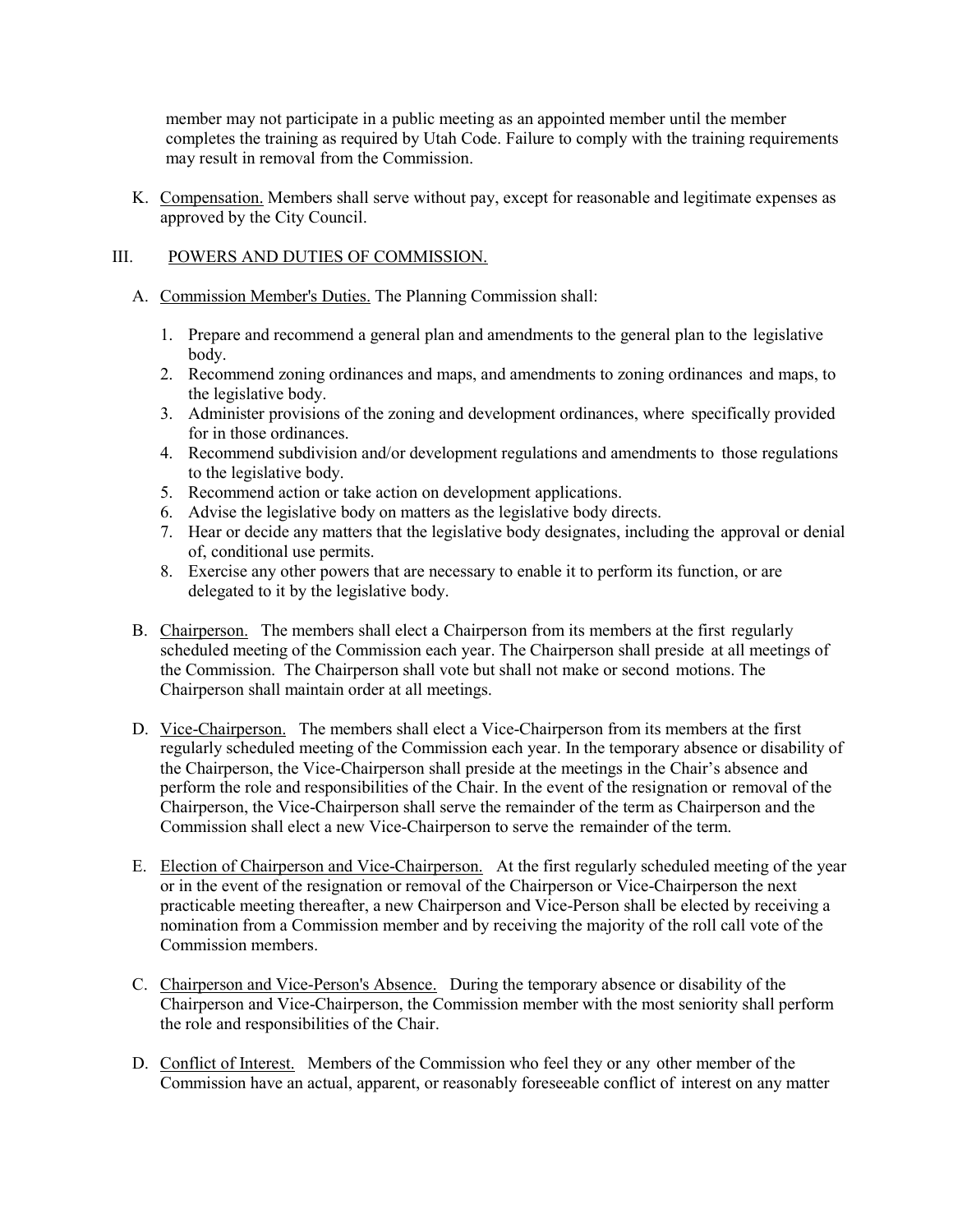that is on the Commission agenda shall explain the apparent conflict to the Commission. If there is a conflict of interest, as determined by the Commission, that person shall not participate in the discussion and voting of that matter, nor attempt to use his/her influence with other Commissioners. An alternate may sit in place of the member stepping down but the member may resume the seat for other items on the agenda.

E. Use of Power. A Commissioner shall not use the power as Commissioner to seek or obtain a special advantage that is not in the public interest nor any special advantage that is not a matter of public knowledge.

# IV. MEETINGS/AGENDA

- A. Schedule. At a regular meeting near the end of each year, the Commission shall determine the schedule of regular monthly meetings for the following year. The schedule of meetings shall be posted at City Hall and Commission members provided with a copy. The Commission may change this schedule provided that such change is posted and members provided with a copy, as required by Utah Code. The Commission is anticipated to meet twice monthly.
- B. Regular Meetings. Meeting locations shall be publicly noticed and held each month. Annual notice of meeting dates shall be noticed as required by Utah Code. In addition, dates and times of the meetings shall be posted as required by Utah Code.
- C. Field Trips. The Commission may, at their discretion, schedule field trips for the purpose of investigating certain matters. Field trips shall be for the purpose of gathering information, not discussing decisions.
- D. Special Meetings. Special meetings may be called by the Chairperson, Staff, or a majority of the Commission members at any time. Absent urgency, Commission members must be notified at least seventy-two (72) hours in advance by telephone or written notice before the meeting is held and public notice is given as required by Utah Code. If the meeting is of an urgent nature, Commission members must be notified at least twenty-four (24) hours in advance by telephone or written notice. Other special meetings, including work meetings, may be called by the Commission, the Chair, the Mayor, or Staff. The Commission must be given at least one week of advance notice of these meetings.
- E. Meeting Cancellation. Notice of the cancellation of a meeting shall be posted as required by Utah Code. If a meeting is rescheduled, the new meeting time, date and location shall be posted as required by Utah Code.
- F. Agenda. Except for special meetings and emergency meetings, the agenda for the Commission meetings will be completed by the Friday preceding the meeting. New requests for items on the agenda must be presented to Staff sufficiently in advance of the scheduled meeting for review and notification (as determined by staff). Any materials for the Planning Commission, pertaining to the agenda items, must be presented to the Commissioners no later than the Monday preceding the meeting, or for special or emergency meetings, as far in advance as practical. The agenda is to be set by Staff based on the items to be considered with the following as a general guide:
	- 1. Moment of reflection/Pledge of Allegiance<br>2. Approve Agenda
	- Approve Agenda
	- 3. Discussion Calendar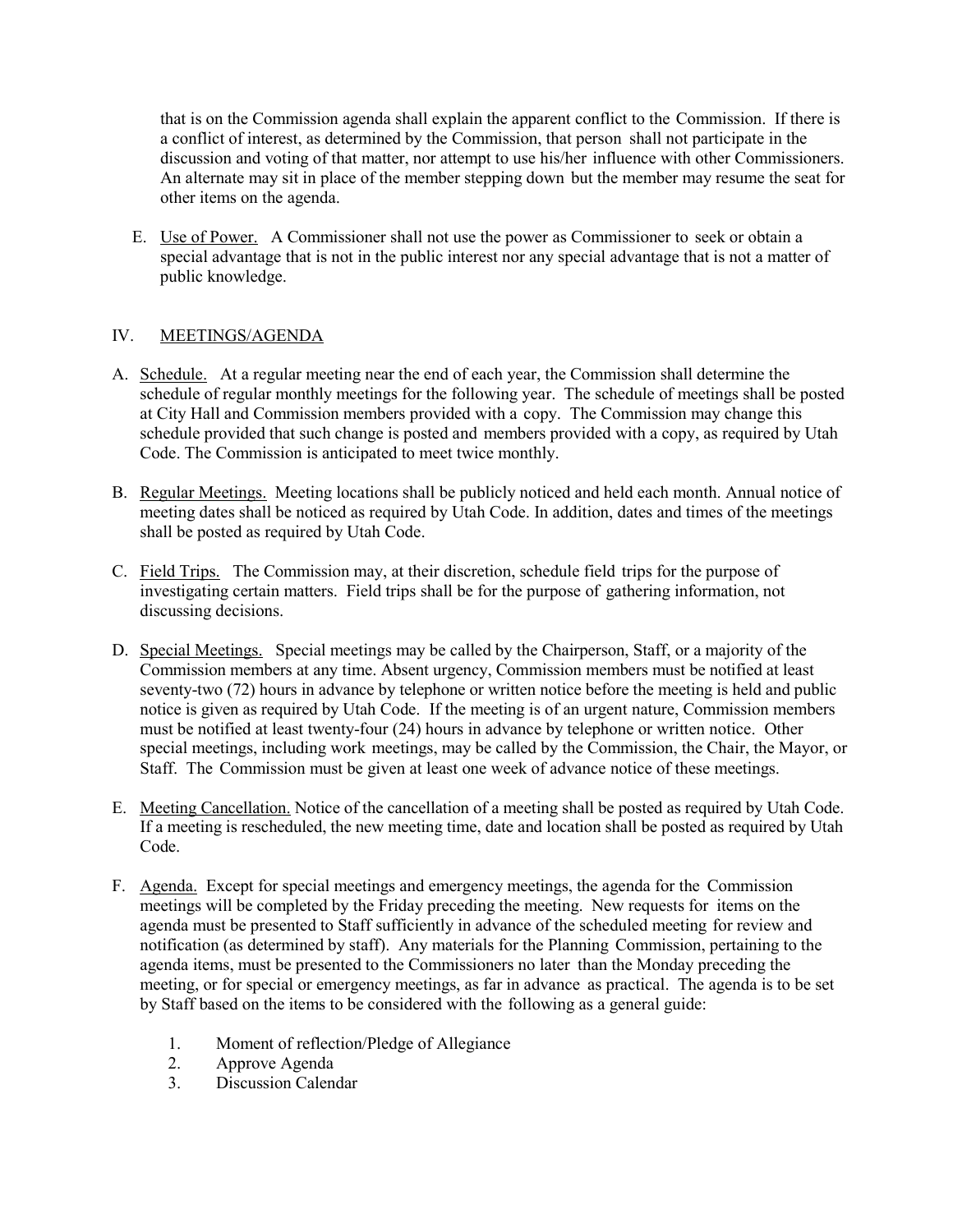- 4. New Business (or items being placed before the Commission for the first time)
- 5. Continuing Business (or items requiring follow-up and/or action by the Commission)
- 6. Commission Business
- 7. Items from Staff
- 8. Adjournment

### IV. RULES OF ORDER AND PROCEDURE

- A. Rules of Order. Except as specified herein, the Commission shall follow the current edition of Robert's Rules of Order-Simplified in all meetings. All meetings shall adhere to the Utah Open Meetings Act, and the Government Records Access Management Act.
- B. Order of Business. The order of the business at the regular meetings shall follow the noticed agenda. The Chair, with the consent of the Commission, by majority vote, or upon consideration of Staff or the applicant(s), may consider matters out of the agenda order.
- C. Decision Items. All decision items on the agenda shall be approved, denied, or continued to the next regularly scheduled or otherwise specified meeting for action by the Commission. All decision items are subject to the following procedures:
	- 1. Motion. A matter for decision shall be placed before the Commission by motion made by any member present at the meeting. The Chair may not make motions before the Commission, except in the absence of a response from other members to an invitation by the Chair that a motion on a pending matter would be in order. Each motion must be seconded. Any member may second a motion. Alternates may not make any motions or second any motions, unless serving as an acting Member of the Commission at the meeting due to the absence of a regular member.
	- 2. Voting. Following a seconded motion, the Chair may call upon each member (or an alternate voting in place of a member abstaining from voting due to a conflict of interest) to verbally pronounce the member's vote as an "aye" or "yes" or "nay" or "no". Those Commission members that are present at the meeting may vote. A vote by roll call may be requested by a member or the Chairperson.
	- 3. Majority. A majority vote by the present members in favor of a motion shall carry the motion. No member shall be permitted to change his/her vote after the decision is announced by the Chairperson
	- 4. Findings. Actions taken by motion shall include findings and/or reasons for the proposed action.
	- 5. Non-unanimous Vote. Following a non-unanimous vote, the Chair may ask members who voted in opposition to the motion, to state the member's reasoning on the record.
	- 6. Consensus Only. Items requiring consensus only may be so specified by the Chair who shall state the action determined.
- D. Not to Vote Unless Present. No member of the Commission shall be permitted to vote on any question unless the member is present when the vote is taken and when the result is announced. A member who is not physically present may nevertheless participate in the meeting through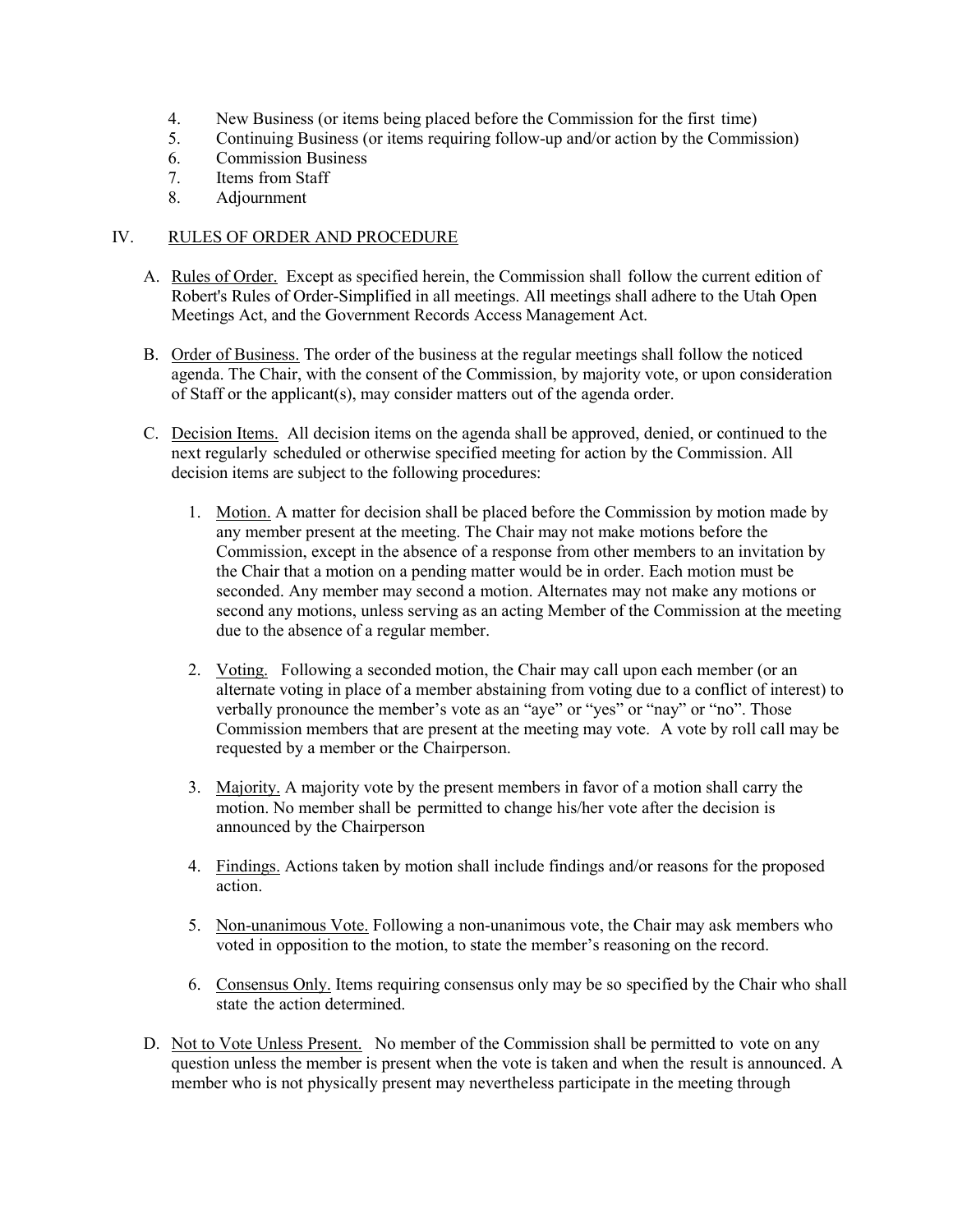electronic means and be counted toward the quorum. All electronic meeting proceedings shall comply with state law. Any member participating via electronic means may make, second, and vote on all motions and participate in the discussion as though present. No member shall give his/her proxy to any persons whomsoever.

### V. PROCEDURES FOR PUBLIC MEETINGS AND HEARINGS

- A. Public Meetings. The public is invited to all Planning Commission Meetings, including emergency, special and work meetings. Public Meetings **do not** contain a public comment portion. The public must act in an orderly and appropriate manner. Except for the Commissioners and Staff, all persons in attendance shall give their names on the roles provided. The Chair may have any individual removed from the meeting for inappropriate conduct.
	- 1. Procedure at a Public Meeting. Unless altered by the Chair, the order of the procedure at a public meeting on an application or decision item shall be:
		- a. Presentation of the application by Staff. Staff will introduce and present the application to the Commission, including its recommendations, and a summary of the pertinent written comments and reports concerning the application.
		- b. Applicant Presentation. The applicant will be given an opportunity to address the Commission and explain/present additional information to the Commission or answer any questions the Commission may have. The applicant's presentation shall not exceed fifteen (15) minutes, subject to the discretion of the Chair.
		- c. Discussion and Vote. After Staff and applicant presentations have been made, the members may discuss the application or decision item among the Commission. Following the discussion, a motion must be made and seconded, which may include, Approval, Approval with Conditions, Denial, a recommendation to the City Council (as appropriate), or a continuation of the item to a date specific.
		- d. Decisions. A decision of the Commission shall be documented on the record, including the reasons for such decision.
- B. Public Hearings. The public is invited to all Planning Commission Public Hearings. The public must act in an orderly and appropriate manner. Public Hearings **do** contain a public comment portion. Except for the Commissioners and Staff, all persons in attendance shall give their names on the roles provided. The Chair may have any individual removed from the meeting for inappropriate conduct.
	- 1. Procedure at a Public Hearing. Unless altered by the Chair, the order of the procedure at a public hearing on an application or decision item shall be:
		- a. Opening the Public Hearing. The Chair shall declare the public hearing open and invite Staff to present the decision item.
		- b. Presentation of the Application by Staff. Staff will introduce and present the application to the Commission, including its recommendations, and a summary of the pertinent written comments and reports concerning the application.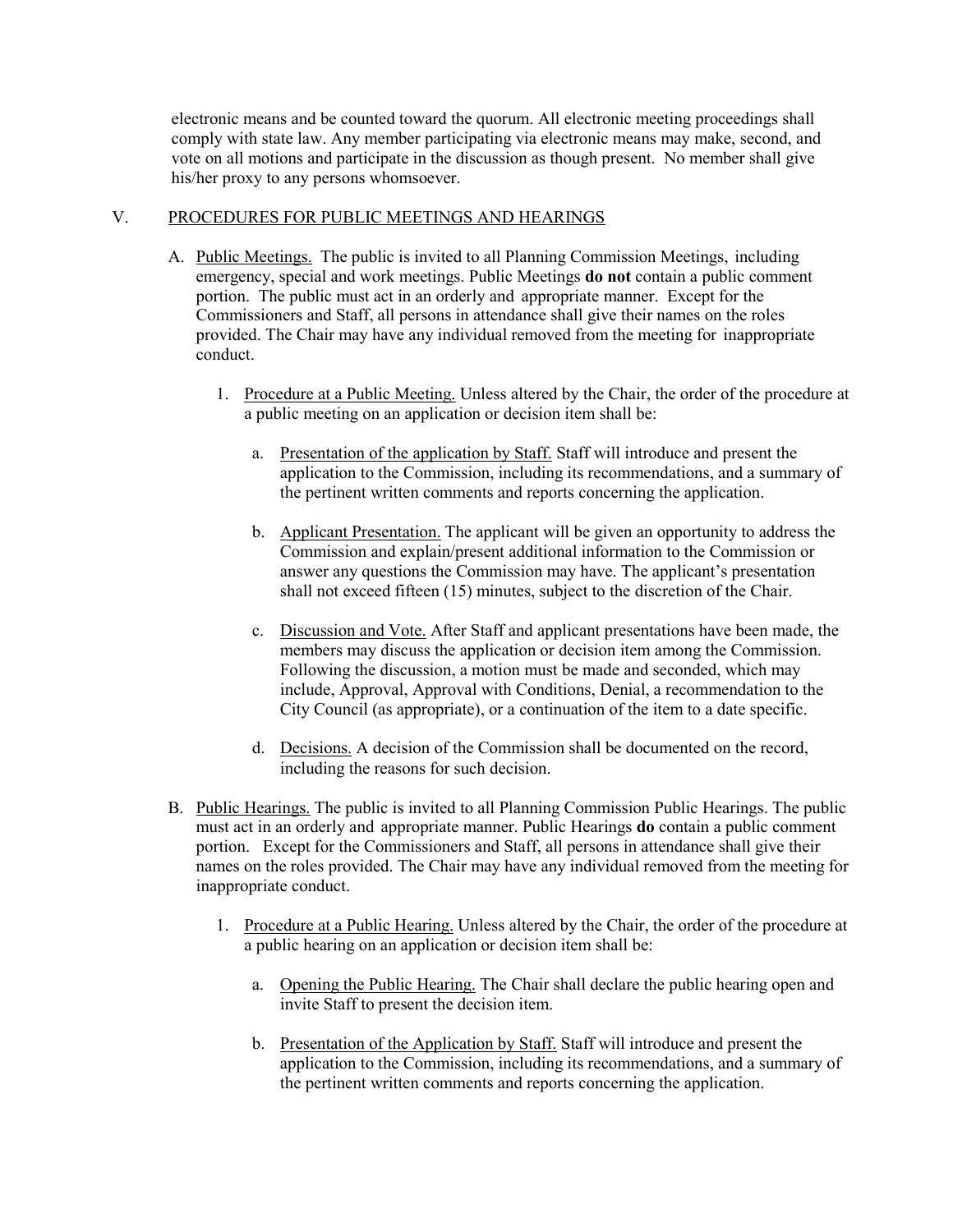- c. Applicant Presentation. The applicant will be given an opportunity to address the Commission and explain/present additional information to the Commission or answer any questions the Commission may have. The applicant's presentation shall not exceed fifteen (15) minutes, subject to the discretion of the Chair.
- d. Members of the Public. Persons, other than the applicant, whether in favor or in opposition to the application, will be given the opportunity to address the Commission to provide comment on the item currently before the Commission for decision. Comments shall not exceed three (3) minutes per person.
- e. Rebuttal by the Applicant. The applicant may be given, as necessary, the opportunity to respond to new issues or questions raised by other parties. Rebuttal shall not exceed five (5) minutes.
- f. Surrebuttal. At the discretion of the Chair, surrebuttal may be allowed.
- g. Closing the Public Hearing. After all presentations have been made, the Chair shall move to close the public hearing.
- h. Discussion and Vote. Members may continue to discuss the application or decision item among the Commission. Following the discussion, a motion must be made and seconded, which may include, Approval, Approval with Conditions, Denial, a recommendation to the City Council (as appropriate), or a continuation of the item to a date specific.
- i. Decisions. A decision of the Commission shall be documented on the record, including the reasons for such decision.
- 2. Rules for Persons Addressing the Commission.
	- a. Each speaker, before addressing the Commission, shall give their name and address.
	- b. Only one speaker is permitted before the Commission at a time.
	- c. The discussion must be confined to the application or decision item currently before the Commission.
	- d. The Chair may cease any presentation or information that has already been presented and acknowledge that it has been noted in the public record.

#### VI. ETHICS AND CONFLICTS OF INTEREST.

A. Compliance. Members shall abide by Utah Code and City ordinances and annually complete any necessary forms, documents and training.

B. Recusal and Abstention. Any member declaring or having been found to have a conflict of interest shall step down and not participate in the discussion and vote pertaining to that particular matter. Reasons for abstention must be stated at the time of the abstention and such reason shall not be considered conflict of interest.